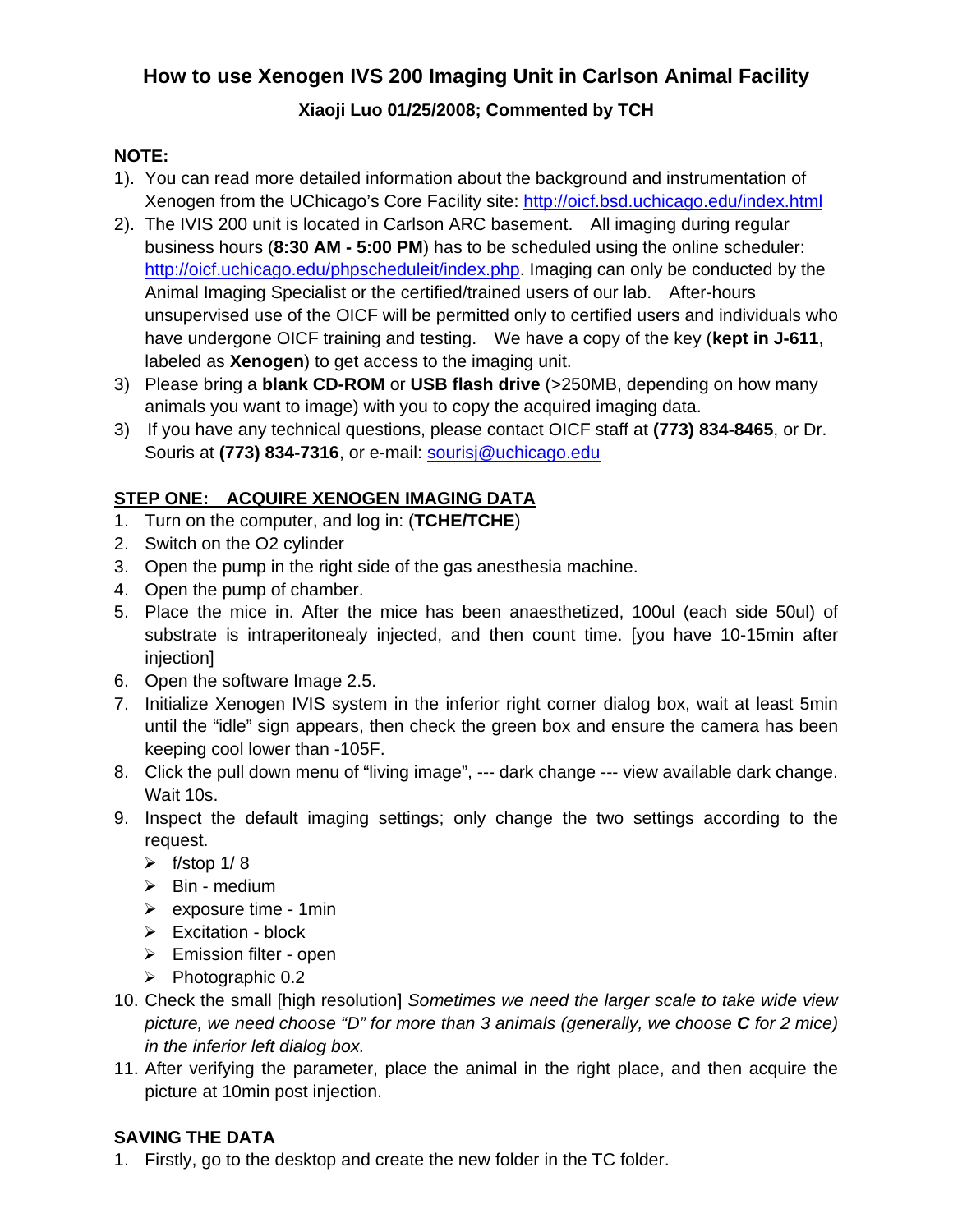- 2. Then go back to activate the window containing the data! , click the "living image" pull down menu--- saving living image data---check the upper option in the pop-up menu---browse the folder and save in the specific location.
- 3. If you want to get the Bitmap picture directly, activate the window again, save again, but remember check "save copy" in the pop-up menu.
- 4. After saving, we just close the current window (not main window), then image the next animal.

#### **CLEANING AFTER IMAGING**

- 1. Clean the desk, cleaning the machine wherever touched; clean the chamber outside and inside.
- 2. Clean the Xenogen machine, clean the column mask and slide.
- 3. Wipe the desktop and keyboard, and change the film on the mouse and the machine handle.
- 4. Animals should be returned to the **Return Room** JS-45A.

### **STEP TWO: ANALYSIS OF XENOGEN IMAGING DATA USING LIVING IMAGE**

**NOTE:** Our lab has a copy of the **Living Image** software.

- 1. double click "Living Image 2.50"
- 2. choose "living image" in the menu bar,--- click "Browse for LI Data"--- then choose uses you want( it's your computer name generally)
- 3. In the new pop-up window, click "add" to choose the image files from computer, you can just choose the folder that includes all the image files.
- 4. Select all the files, then Click "Load as Group".
- 5. Wait several seconds until the all the files has been loaded, the scale bar has been automatically set by the computer. If you want to have the different scale, the **Min bar** and **Max bar** in the upper-left corner of the windows can be adjusted, or you can choose checking "Log Color".

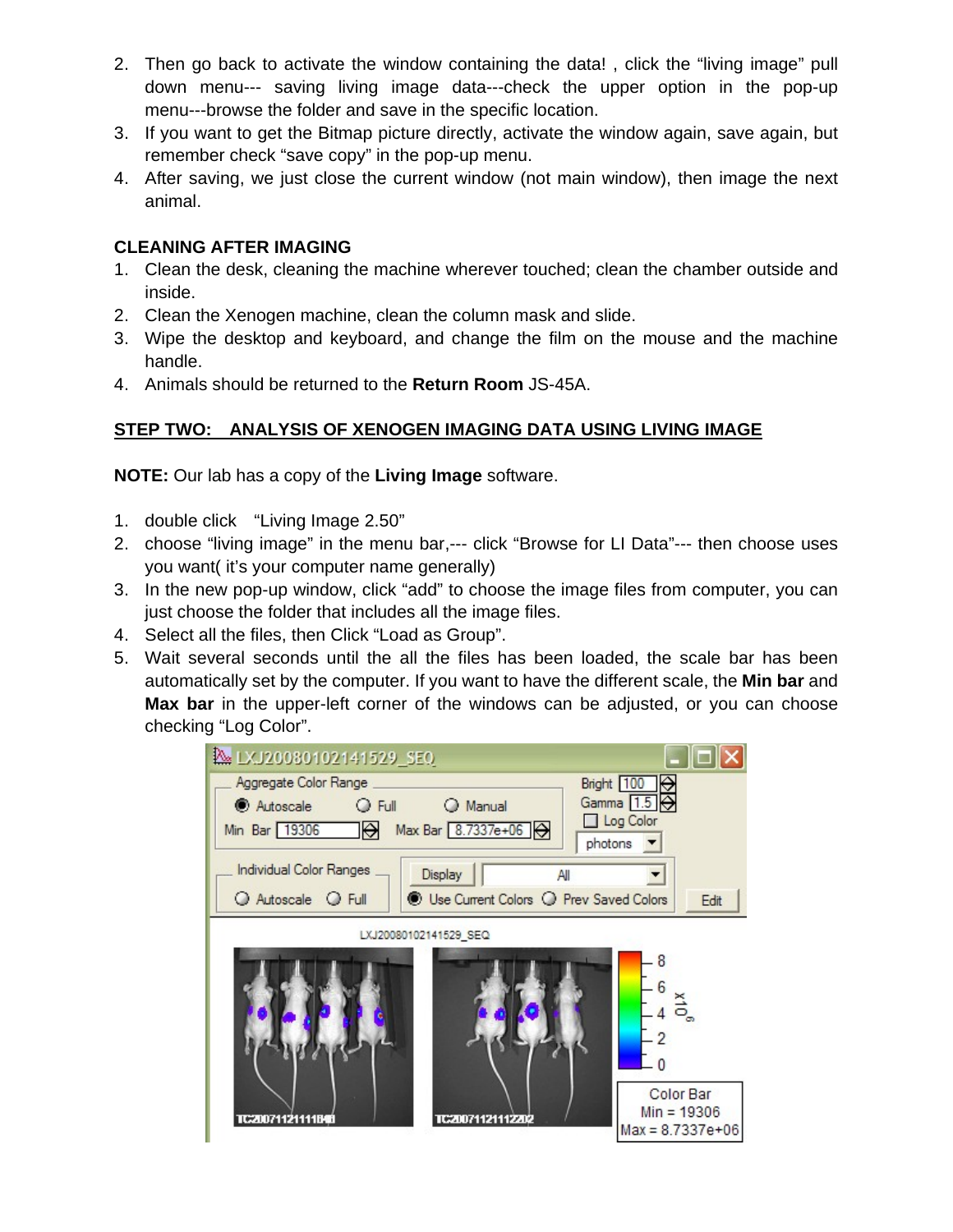6. Single click for each picture to activate each file.



7. Click "Create" to create the measure circle, and move each circle to cover the signal zone of the animals.



8. Click "measure" to caculate the intensity of the signal.